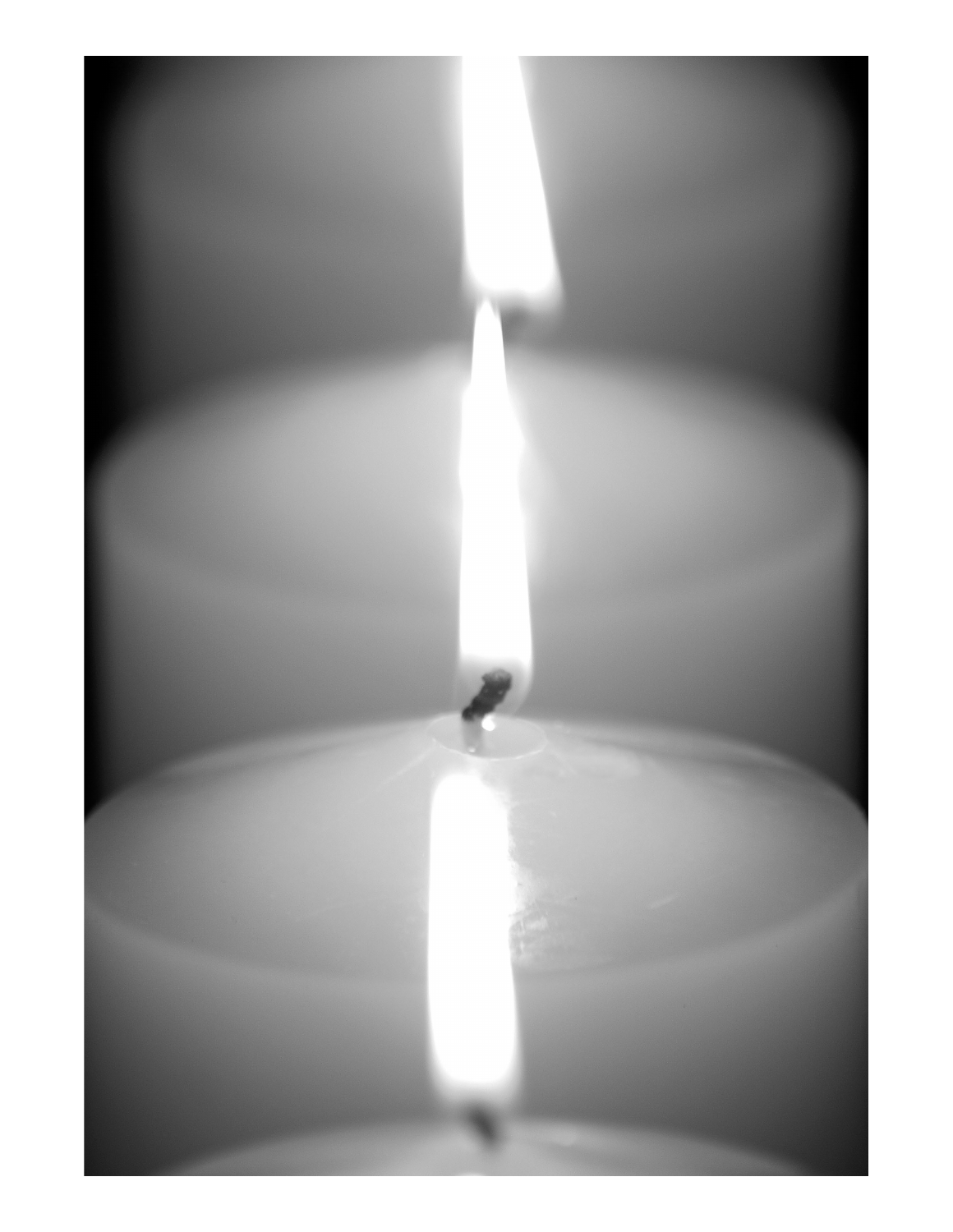# **Course One:** *A Journey of Faith*

SEGMENT 3: **WHAT WE BELIEVE**

# **P A R TICIPANTS' GUIDE**

We use two creeds, statements of belief, in the Episcopal Church. The Apostles' Creed is a personal statement of belief and the Nicene Creed is a communal statement of belief. In both we affirm our belief in the Trinity, God the Father, God the Son and God the Holy Spirit.

#### OPENING PRAYER

Almighty God, you have revealed to your Church your eternal Being of glorious majesty and perfect love as one God in Trinity of Persons: Give us grace to continue steadfast in the confession of this faith, and constant in our worship of you, Father, Son, and Holy Spirit; for you live and reign, one God, now and forever. Amen. (BCP 251)

## Q UESTIONS TO THINK ABOUT

What is a creed?

What is the Apostles' Creed?

What is the Nicene Creed?

How does reciting these creeds help define your worship experience?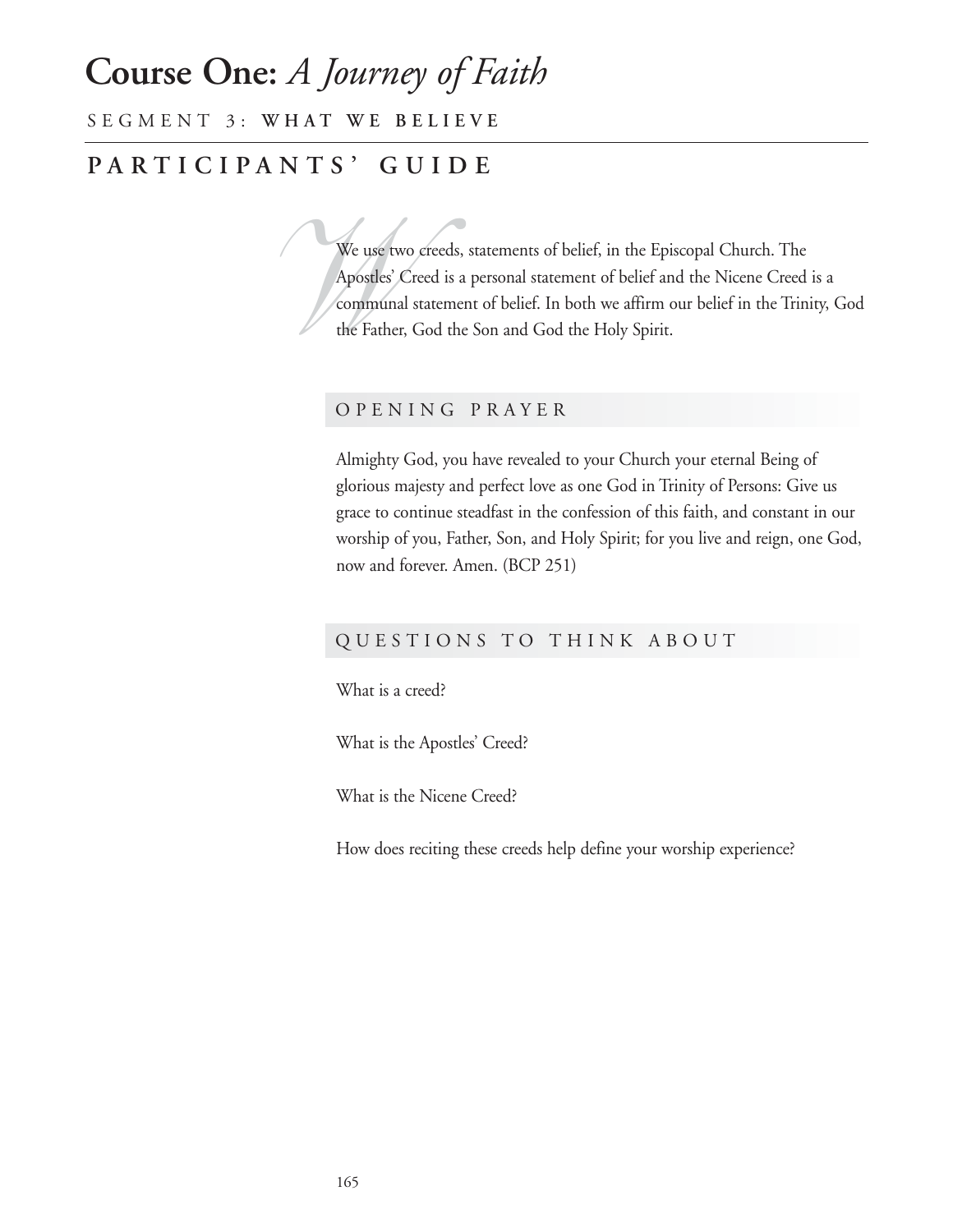## VIDEO PRESENTATION



## **The Apostles' Creed**

I believe in God the Father Almighty, Creator of heaven and earth

I believe in Jesus Christ, His only Son, our Lord

I believe in the Holy Spirit

#### **The Nicene Creed**

We believe in one God, the Father, the Almighty

We believe in one Lord, Jesus Christ, the only Son of God

We believe in the Holy Spirit, the Lord, the giver of life

## USING THE BAPTISMAL COVENANT

As we live out the ministry of the baptized, we find direction through the five Baptismal Covenant promises. These promises are made at every baptism and we ask God's help in keeping these promises. For this class the first and third promises are particularly relevant.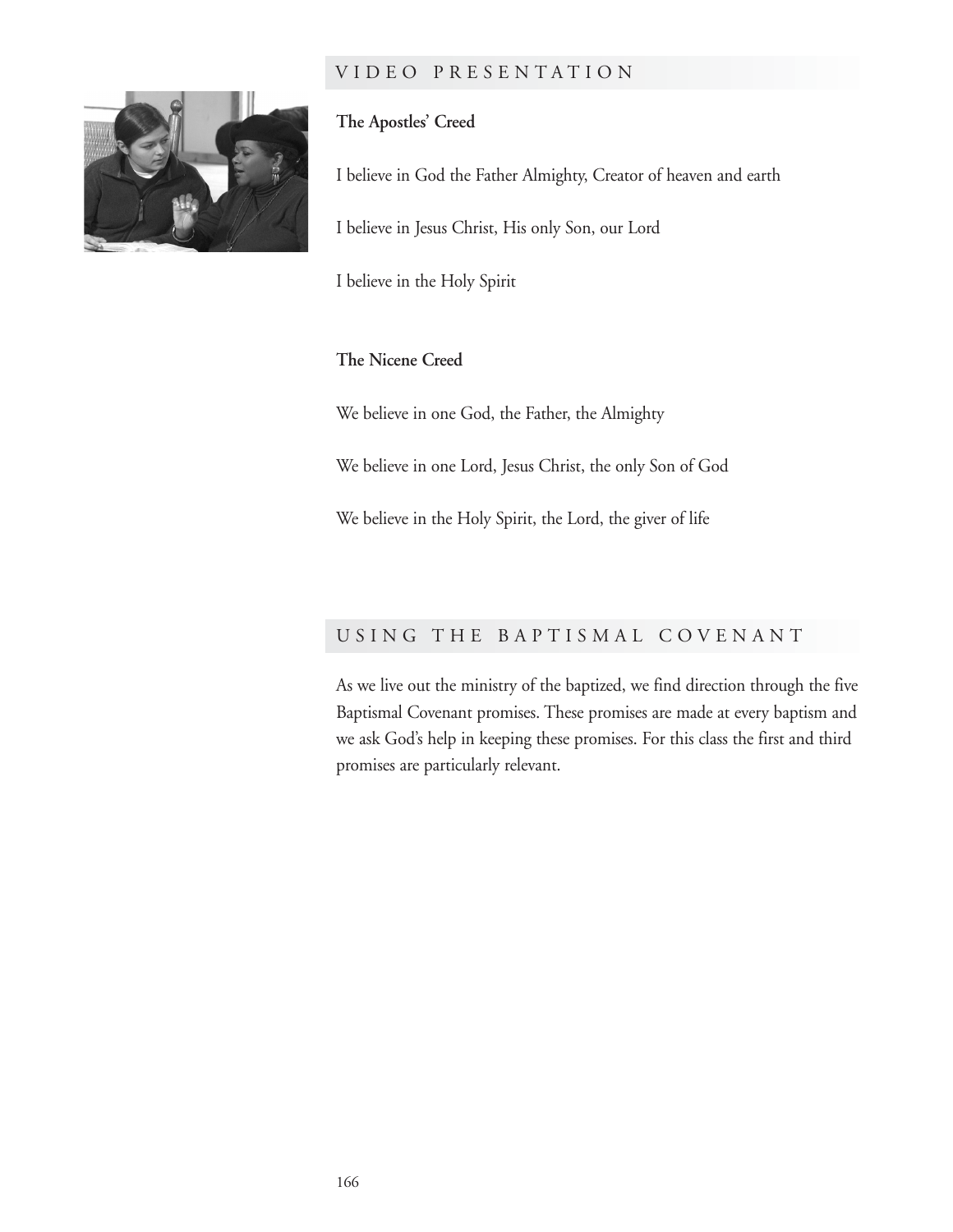#### SMALL GROUP DISCUSSION

You might find it helpful to review pages 6-7 for facilitating tips.

1. What things do you believe in that you cannot see?

2. How did you first learn about God? Jesus? The Holy Spirit?

3. The group may want to refer to the Apostles' Creed on page 96 and the Nicene Creed on pages 358-59. Or use the large sized copies placed side by side and highlight the similarities in one color and the differences in another.

4. Refer to the Apostles' Creed and the Nicene Creed on page 168 or in *The Book of Common Prayer* (page 96 or 358-359) as you discuss the following questions.

What do we mean when we say we believe in God the Father Almighty?

What do we mean when we say we believe in Jesus Christ?

What do we mean when we say we believe in the Holy Spirit?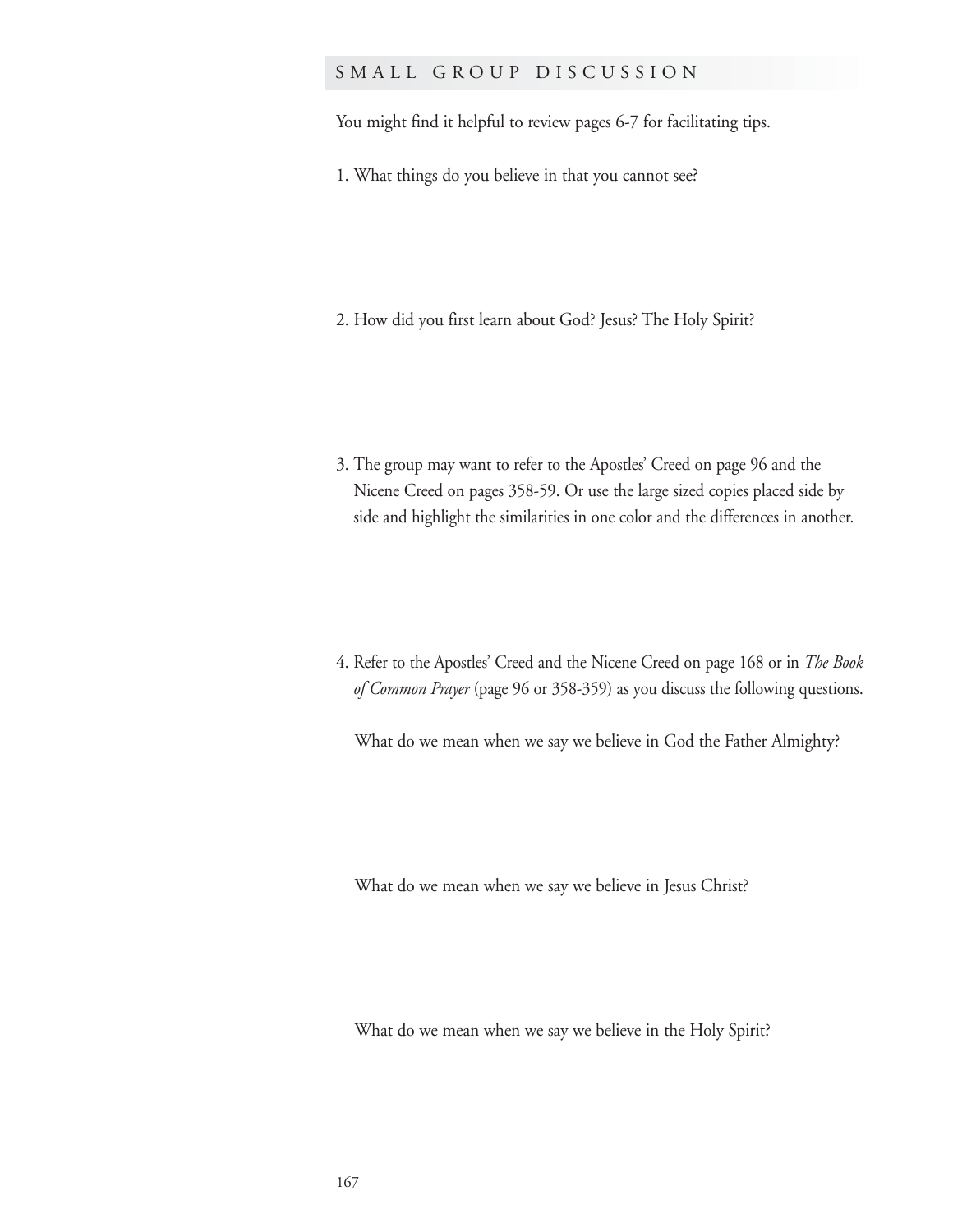#### SMALL GROUP DISCUSSION, continued

**Apostles' Creed** (BCP 96)

*I believe in God, the Father almighty, creator of heaven and earth. I believe in Jesus Christ, his only Son, our Lord. He was conceived by the power of the Holy Spirit and born of the Virgin Mary. He suffered under Pontius Pilate, was crucified, died, and was buried. He descended to the dead. On the third day he rose again. He ascended into heaven, and is seated at the right hand of the Father. He will come again to judge the living and the dead. I believe in the Holy Spirit, the holy catholic Church, the communion of saints, the forgiveness of sins, the resurrection of the body, and the life everlasting. Amen.*

**Nicene Creed** (BCP 358-59)

*We believe in one God, the Father, the Almighty, maker of heaven and earth, of all that is, seen and unseen. We believe in one Lord, Jesus Christ, the only Son of God, eternally begotten of the Father, God from God, Light from Light, true God from true God, begotten, not made, of one Being with the Father. Through him all things were made. For us and for our salvation he came down from heaven: by the power of the Holy Spirit he became incarnate from the Virgin Mary, and was made man.*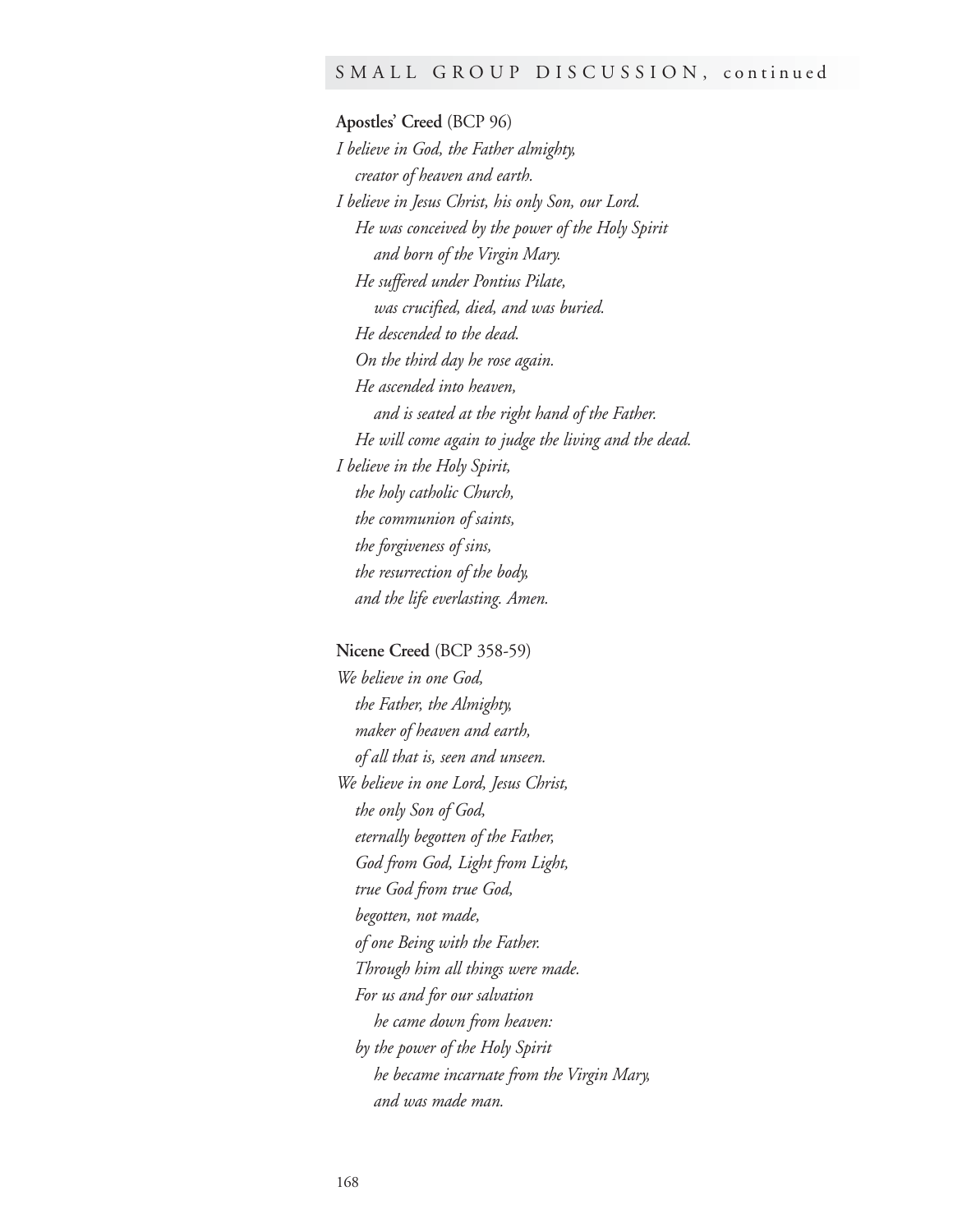#### SMALL GROUP DISCUSSION, continued

*For our sake he was crucified under Pontius Pilate; he suffered death and was buried. On the third day he rose again in accordance with the Scriptures; he ascended into heaven and is seated at the right hand of the Father. He will come again in glory to judge the living and the dead, and his kingdom will have no end. We believe in the Holy Spirit, the Lord, the giver of life, who proceeds from the Father and the Son. With the Father and the Son he is worshiped and glorified. He has spoken through the Prophets. We believe in one holy catholic and apostolic Church. We acknowledge one baptism for the forgiveness of sins, We look for the resurrection of the dead, and the life of the world to come. Amen.*

5. Think about other creeds you might know, such as the Pledge of Allegiance, scout oaths, 4-H Club Motto, etc. How are they like church creeds? Different from church creeds?

6. Look in your church for various symbols of the Trinity. You might look at some of the reference books listed in this section that deal with the Trinity. What element does each share?

7. Draw your own symbol for the Trinity or the Kingdom of God.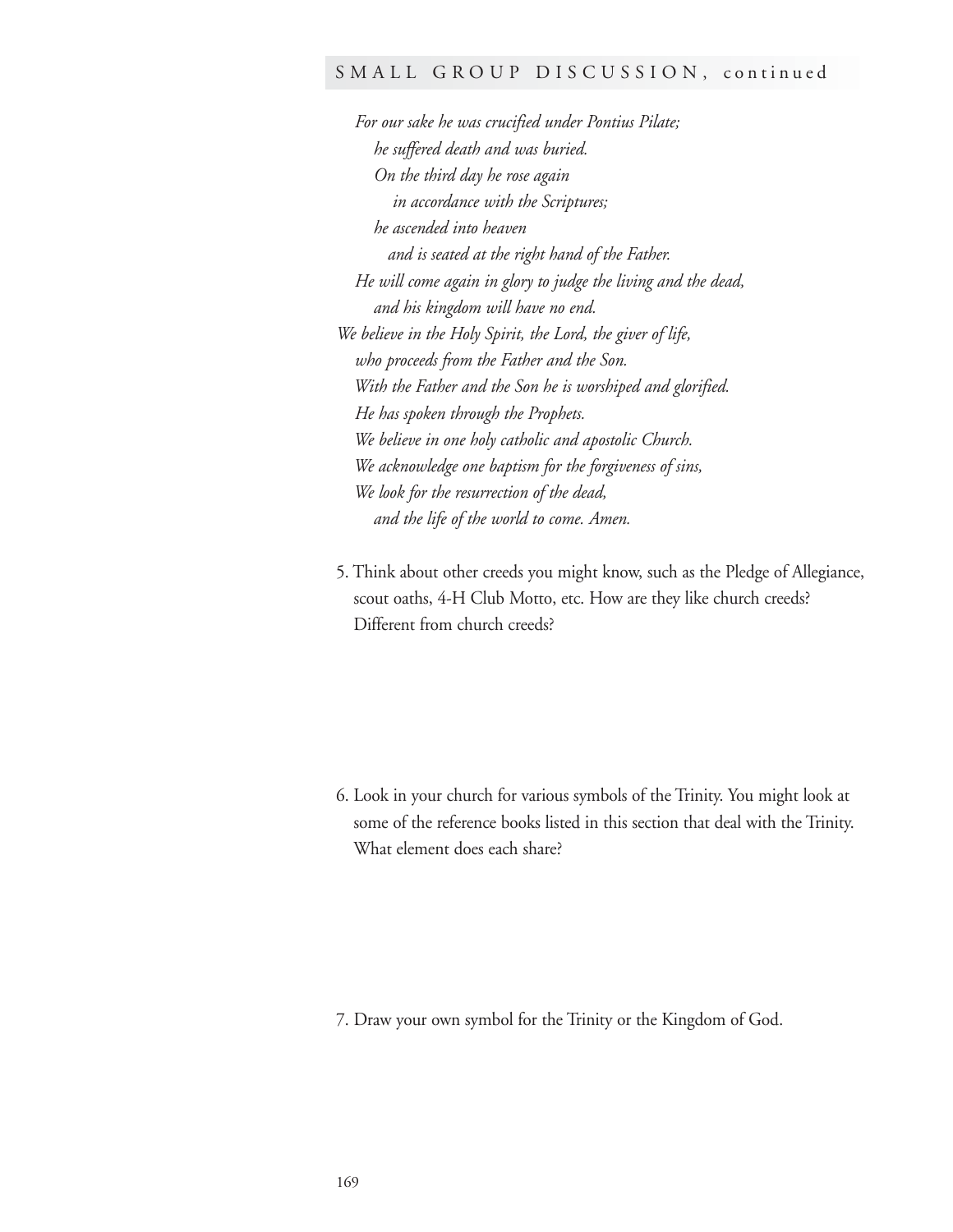#### WRAP-UP

We affirm our relationship to "The Story" in the Creeds. We say that we believe in God the Father, God the Son, and God the Holy Spirit. Jesus' cross symbolizes for us the process by which we also grow, both individually and by giving ourselves to others. As we challenge and stretch ourselves in pursuit of goals, we grow. The crucifixion of Jesus did not end his interaction with us. The resurrected Christ lives among us.

#### CLOSING PRAYER/HYMN

The following selections can help us reflect on our discussions today. You may either read and pray or sing and pray your selection(s).

*The Hymnal 1982* #366 - Holy God, we praise Thy Name #368 - Holy Father, Great Creator

*Wonder Love and Praise* #743 - O threefold God of tender unity #752 - There's a sweet, sweet Spirit in this place

*Lift Every Voice and Sing* #198 - Love lifted me